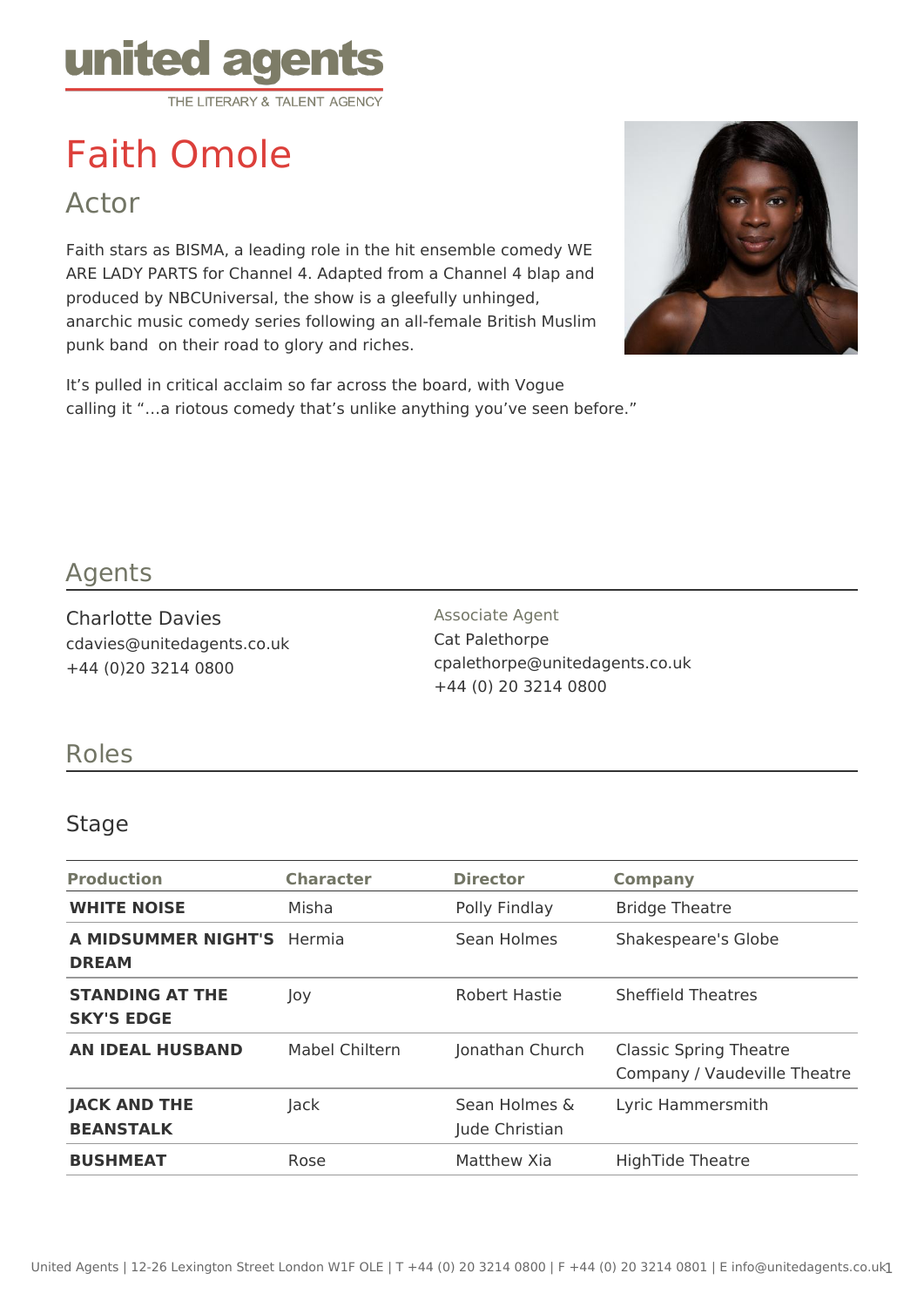| <b>Production</b>                               | <b>Character</b>      | <b>Director</b>        | <b>Company</b>                                                               |
|-------------------------------------------------|-----------------------|------------------------|------------------------------------------------------------------------------|
| <b>TWELFTH NIGHT</b>                            | Viola                 | Jo Davies              | Royal Exchange                                                               |
| <b>THE ROLLING STONE</b>                        | Wummie                | Ellen McDougall        | <b>Orange Tree Theatre</b>                                                   |
| <b>CUSTODY</b>                                  | Sister                |                        | Gbemisola Ikumelo Faith Drama Productions /<br><b>Talawa Theatre Company</b> |
| <b>THE ROLLING STONE</b>                        | Wummie                | Ellen McDougall        | Manchester Royal Exchange /<br><b>WYP</b>                                    |
| <b>A SLAVE STORY</b>                            | Araba/Arabella        | Yaw Asiyima            | Yaw Asiyima Productions                                                      |
| <b>ROADKILL</b>                                 | Mary                  | Cora Bissett           | Pachamama Productions /<br>Scottish Tour                                     |
| <b>WALK IN THE LIGHT</b>                        | Choir member          | Giles Terera           | <b>National Theatre</b>                                                      |
| THE WOMAN IN WHITE<br>(Workshop)                | Mother / Ensemble     | Maria Friedman         | Sonia Friedman / RUG                                                         |
| <b>SIR MARLEY</b><br>(Workshop)                 | Gloria                | <b>Yvonne Brewster</b> |                                                                              |
| <b>CABARET</b>                                  | <b>Frauline Kost</b>  | Wendy Gadian           | Royal Central School of<br>Speech & Drama                                    |
| <b>SPRING AWAKENING:</b><br><b>THE PLAY</b>     | Thea / Probst         | Jenny Quayle           | Royal Central School of<br>Speech & Drama                                    |
| <b>RICHARD II</b>                               | Richard II            | Phillip Joseph         | Royal Central School of<br>Speech & Drama                                    |
| <b>INTO THE WOODS</b>                           | Witch                 | Cathy Jayes            | Royal Central School of<br>Speech & Drama                                    |
| <b>THE ROVER</b>                                | Helena                | <b>Fiona Laird</b>     | Royal Central School of<br>Speech & Drama                                    |
| <b>TENNESSEE WILLIAMS</b><br><b>SHORT PLAYS</b> | <b>Mother Duclous</b> |                        | Rob Shaw Cameron Royal Central School of<br>Speech & Drama                   |
| <b>TAMING OF THE SHREW Katherine</b>            |                       | Jenny Quayle           | Royal Central School of<br>Speech & Drama                                    |

## Television

| <b>Production</b>        | <b>Character</b> | <b>Director</b> | <b>Company</b>       |
|--------------------------|------------------|-----------------|----------------------|
| <b>WE ARE LADY PARTS</b> | <b>Bisma</b>     | Nida Manzoor    | Channel 4            |
| <b>ENDEAVOUR</b>         | Olive Reynolds   | Jamie Donoughue | Mammoth Screen / ITV |

## Film

| <b>Production</b>               | <b>Character</b> | <b>Director</b> | Company      |
|---------------------------------|------------------|-----------------|--------------|
| <b>JUST LET ME KNOW (Short)</b> | Skve             | Tom Ruddock     | View35 Films |